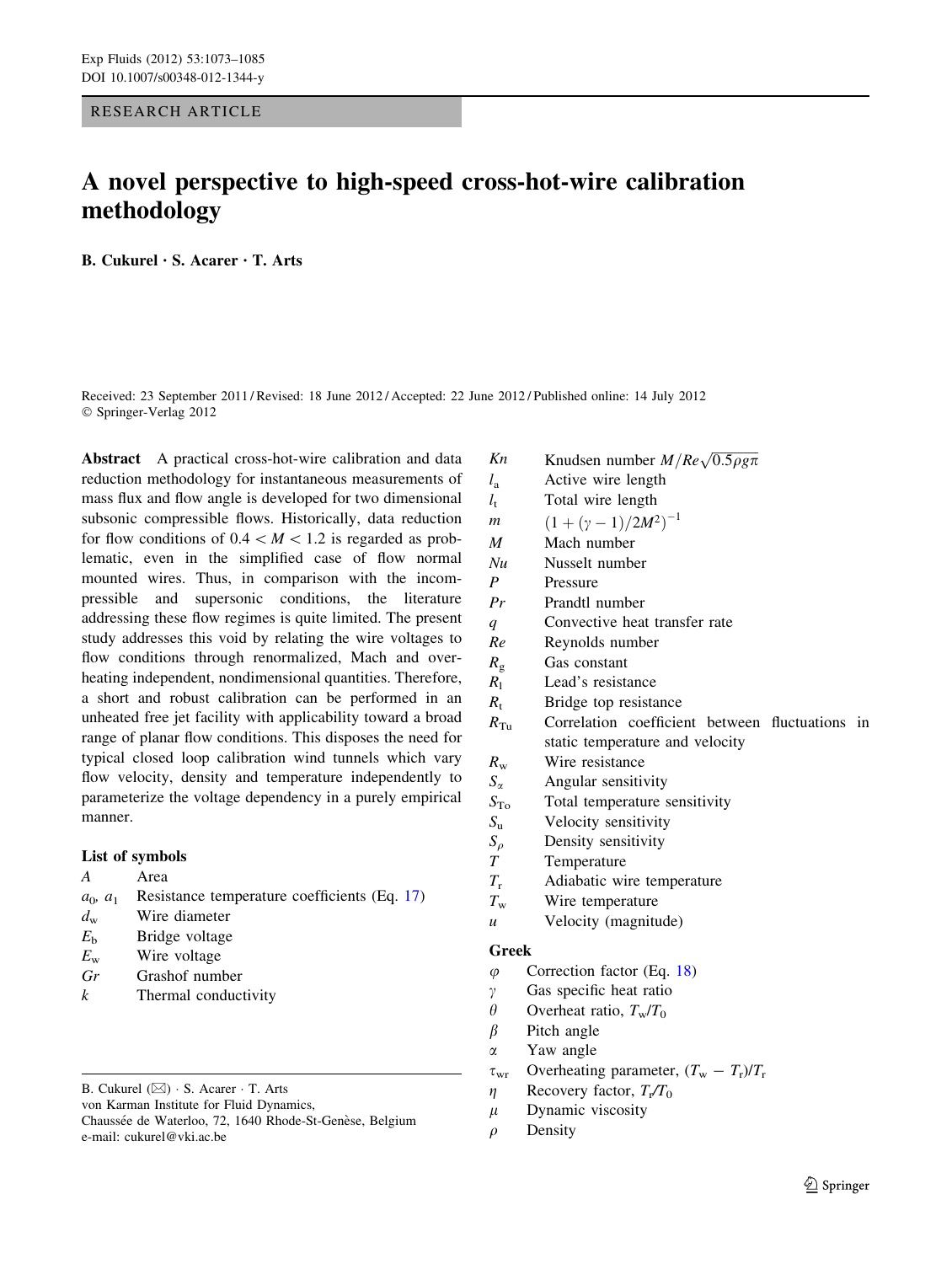## <span id="page-1-0"></span>Abbreviations

| <b>CCA</b> | Constant current anemometry              |  |  |  |  |  |  |  |
|------------|------------------------------------------|--|--|--|--|--|--|--|
| <b>CTA</b> | Constant temperature anemometry          |  |  |  |  |  |  |  |
| <b>CVA</b> | Constant voltage anemometry              |  |  |  |  |  |  |  |
| <b>HWA</b> | Hot-wire anemometry                      |  |  |  |  |  |  |  |
| rms, nrms  | Non-normalized and local mean-normalized |  |  |  |  |  |  |  |
|            | "root mean squared"                      |  |  |  |  |  |  |  |
|            |                                          |  |  |  |  |  |  |  |

- **Subscripts**
- 0 Total conditions
- 1, 2 Wire numbers corr Corrected
- eff Effective
- ins Instantaneous
- ref Reference
- s Static conditions

# Special symbols

- $()'$  Fluctuating quantity, for example  $u' = u \overline{u}$
- () Time averaged quantity

# 1 Introduction

Historically, one of the principal means to measure instantaneous turbulent flow quantities at high frequency is hot-wire anemometry (HWA), a technique which relates heated thin wire convection to the consumed electrical power. There are three types of control circuits feeding electrical current to the wire, the two common modes being constant current (CCA) and constant temperature (CTA) (Brunn [1995](#page-11-0)), whereas the third developing type is the constant voltage (CVA) (Kegerise and Spina [2000](#page-11-0)). For the entire subsonic and transonic flow range, due to its wellestablished technology, reliability and ease of use, CTA is the standard control unit, a wheatstone circuit where the exposed sensory element constitutes a leg of the bridge. The wire temperature, and equivalently resistance, is fixed at a value higher than the surrounding fluid (overheating) by a fast response feedback amplifier, which corrects the bridge voltage unbalance by modifying the circuit top voltage. Therefore, by maintaining a constant wire resistance with respect to the other internal arms of the bridge, CTA eliminates thermal inertia issues (Brunn [1995\)](#page-11-0), and thus, the wire heat transfer can be directly related to the bridge top voltage.

# 1.1 Heat transfer over heated thin wires

In general, heat transfer from heated thin wires in highspeed flows is a complex phenomenon depending on various parameters such as wire temperature and geometry, flow velocity, density and temperature. In low-speed applications, compressibility effects can be ignored and well-known simplified relationships, such as King's Law, can be used to relate flow velocity to the bridge voltage, possibly in conjunction with temperature correction methods (Brunn [1995\)](#page-11-0). However, in the presence of compressibility effects, in addition to velocity, density and total temperature may also fluctuate significantly, coupling the relations. Furthermore, in subsonic and transonic flows, the heat transfer is strongly dependent on Mach number, despite being negligible for  $M > 1.4$  (Stainback and Nagabushana [1993](#page-12-0)). Such difficulties resulted in lack of reliable measurements within this regime until the late 1970 s.

In high subsonic and transonic flows, one approach to quantify the voltage dependency of the hot-wire signal is to assume a functional dependency of  $E_b = f(\rho, u, T_0)$  for a given probe and wire temperature, and empirical curvefitting these variables by multiregression methods. A technique more physical in nature is to determine the sensitivity to various nondimensional parameters, which also comprises the bases of the presented investigation.

In the most general sense, the convective heat transfer from the wire to the gas can be expressed in terms of Nusselt number (Morkovin [1956\)](#page-12-0), typically defined as,

$$
Nu = \frac{q}{\pi l_a k (T_w - \eta T_0)}\tag{1}
$$

where  $l_a$  and  $\eta$  are active wire length and recovery factor, respectively. A Buckingham-Pi analysis of steady heat transfer from heated thin wires yields to Nusselt number dependency on free stream Reynolds, Prandtl, Mach, and Grashof numbers, in addition to yaw angle  $(\alpha)$ , pitch angle  $(\beta)$ , and wire length-to-diameter ratio. For a more complete functional relationship to incorporate the effects of the momentum/thermal boundary layers around the cylinder, the overheating dependency should also be included (Stainback and Nagabushana [1993](#page-12-0)), resulting in:

$$
Nu = f\left(Re, Pr, M, Gr, \tau_{wr}, \alpha, \beta, \frac{l_a}{d_w}\right) \tag{2}
$$

where Reynolds number is defined as,

$$
Re = \frac{\rho u d_{\rm w}}{\mu}.
$$
 (3)

In addition, there is a strong Knudsen number influence on heat transfer due to small wire diameters in combination with high velocities and/or low densities, which may cause a deviation from the continuum flow  $(Kn > 0.01)$ . Due to this kind of gas rarefaction effects, considering  $Kn =$  $(\rho g \pi/2)^{0.5} M/Re$  (Brunn [1995\)](#page-11-0), the Mach number dependency of the Nusselt number has been observed to extend far below the typical incompressibility limit of Ma  $\sim 0.3$ , even to values as low as 0.05 (Spangenberg [1955\)](#page-12-0).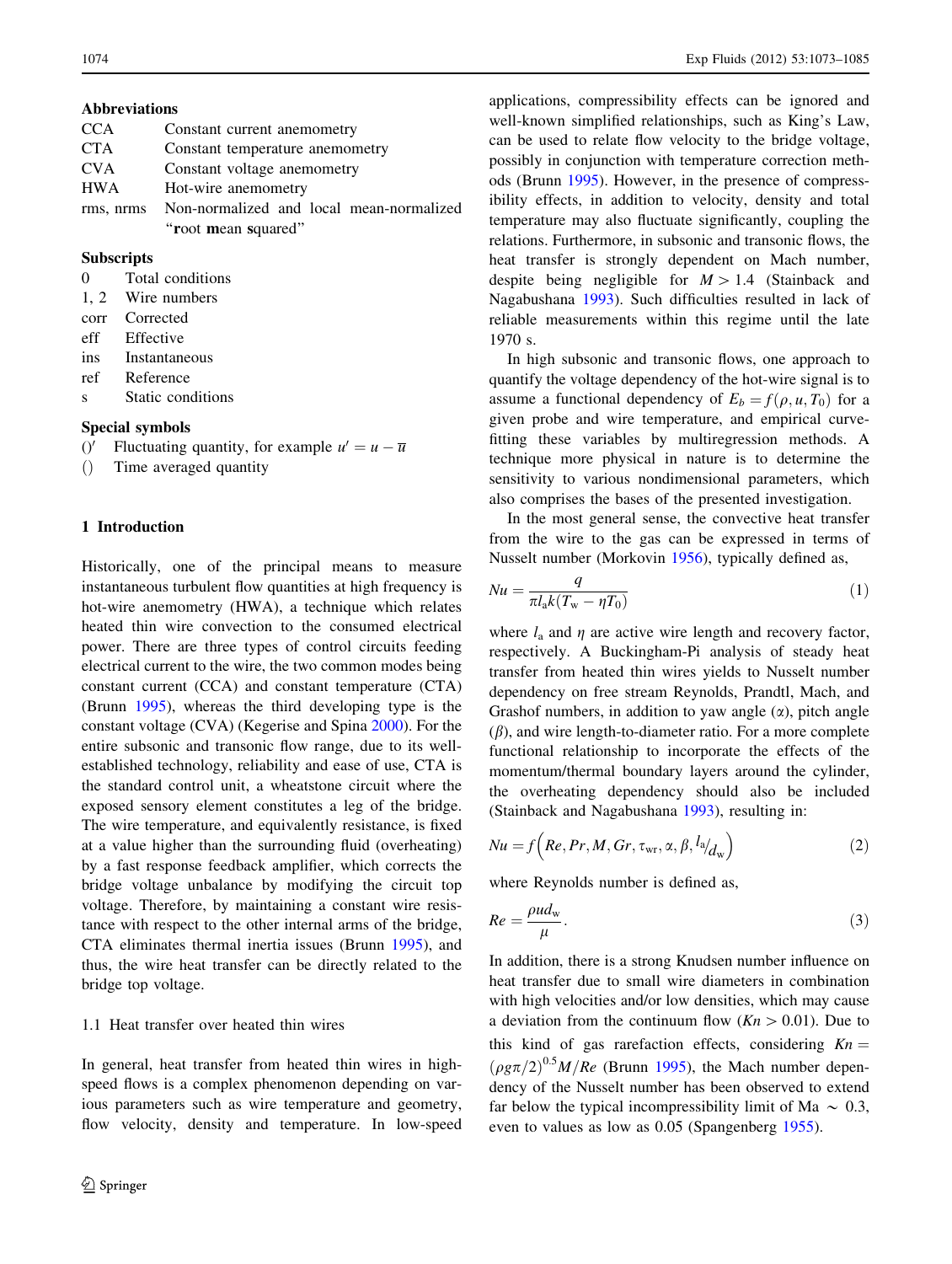<span id="page-2-0"></span>For a given probe geometry  $(l_{\alpha}/d_{\rm w})$ , in a planar flow field  $(\beta)$  of a specific gas (Pr), with negligible natural convection (for  $Re > Gr^{0.3}$ ), and overheating dependency ( $\Delta\theta$ ) effect negligible for ''moderate'' changes of total temperature in CTA mode (Dewey [1965\)](#page-11-0), as will be addressed in Sects. [2.4](#page-6-0) and [2.5\)](#page-6-0), Eq. [2](#page-1-0) can be simplified to:

$$
Nu = f(Re, M, \alpha). \tag{4}
$$

Similarly, due to imperfect stagnation of flow over the wire, it has been observed (Brunn [1995](#page-11-0)) that the recovery factor of the wire  $(\eta)$  is also a function of:

$$
\eta = f(Re, M, \alpha). \tag{5}
$$

There are few compressible flow studies that quantify the functional dependencies of Nu and  $\eta$  on their respective independent variables, while the relationships are empirically based (Dewey [1965;](#page-11-0) Behrens [1971](#page-11-0)).

#### 1.2 Compressible flow turbulence measurements

Having considered the more generalized problem of flow over heated thin wires, the historic adaptation of this theory to hot-wire anemometry has been investigated in literature. Pioneering work on application of one-dimensional flow normal hot-wire methods for supersonic flows were conducted by Kovasznay ([1950,](#page-11-0) [1953](#page-11-0)) and Morkovin ([1956\)](#page-12-0) for CCA operation. These methods are based on a sensitivity analysis assuming small perturbations, where the percent bridge voltage variation is decomposed to percent fluctuations in density, velocity and total temperature:

$$
\frac{E'_{\rm b}}{\overline{E}_{\rm b}} = S_{\rho} \frac{\rho'}{\overline{\rho}} + S_{\rm u} \frac{u'}{\overline{u}} + S_{T_0} \frac{T_0'}{\overline{T_0}} \tag{6}
$$

where  $S_{\alpha}$ ,  $S_{\mu}$ , and  $S_{\tau}$  are sensitivity to density, velocity and total temperature respectively; defined as:

$$
S_{\rho}(\rho, u, T_0) = \frac{\partial \log E_b}{\partial \log \rho} \bigg|_{u = \text{const.}, T_0 = \text{const.}} \tag{7a}
$$

$$
S_{\mathbf{u}}(\rho, u, T_0) = \frac{\partial \log E_{\mathbf{b}}}{\partial \log u}\bigg|_{\rho = \text{const.}, T_0 = \text{const.}} \tag{7b}
$$

$$
S_{T_0}(\rho, u, T_0) = \frac{\partial \log E_b}{\partial \log T_0} \bigg|_{\rho = \text{const.}, u = \text{const.}}
$$
(7c)

Following Morkovin's terminology, using Eqs. 4 and 5, the CTA sensitivity expressions for a flow normal wire can be derived by logarithmic differentiation of Eq. [1](#page-1-0) (Nagabushana and Stainback [1992](#page-12-0)):

$$
S_{\rho} = \frac{1}{2} \left( \frac{\partial \log Nu}{\partial \log Re} - \frac{1}{\tau_{\rm wr}} \frac{\partial \log \eta}{\partial \log Re} \right)
$$
 (8a)

$$
S_{\rm u} = S_{\rho} + \frac{1}{2m} \left( \frac{\partial \log Nu}{\partial \log M} - \frac{1}{\tau_{\rm wr}} \frac{\partial \log \eta}{\partial \log M} \right)
$$
(8b)  

$$
S_{T_{0}} = \frac{1}{2} \left[ n_{\rm t} + 1 - m_{\rm t} \frac{\partial \log Nu}{\partial \log Re} - \frac{\theta}{\theta - \eta} + \frac{1}{\tau_{\rm wr}} \left( -\frac{1}{2m} \frac{\partial \log \eta}{\partial \log M} + m_{\rm t} \frac{\partial \log \eta}{\partial \log Re} \right) - \frac{1}{2m} \frac{\partial \log Nu}{\partial \log M} \right]
$$
(8c)

where  $n_t = \partial \log k / \partial \log T_0$  and  $m_t = \partial \log \mu / \partial \log T_0$ . If necessary, similar sensitivity expressions could also be derived by using other equivalent functional relationships such as  $Nu = f(M, Kn)$  and  $\eta = f(M, Kn)$ , reviewed by Stainback and Nagabushana [\(1993](#page-12-0)).

These sensitivities can either be obtained directly in close loop wind tunnel facilities by methodically varying one independent parameter while holding the others constant at each mean value (Eqs. 7a, 7b, 7c or 8a, 8b, 8c), which is impractical (direct methods), or mathematically in the presence of closed form formulations (indirect methods) (Horstman and Rose [1975](#page-11-0)), such as the ones proposed by Dewey [\(1965](#page-11-0)) or Behrens [\(1971](#page-11-0)). However, these universal correlations are only valid for infinitely long ideal wires. Therefore, even in the presence of end-loss corrections, as proposed by Dewey ([1961\)](#page-11-0) and Lord ([1974](#page-11-0)), despite preserving the trends, it is shown that the wire-specific calibrations provide more accurate results (Horstman and Rose [1975](#page-11-0)).

The instantaneous solution of Eq. 6 requires using a three wire probe, where each wire has sufficiently different sensitivities to create a nonsingular solution matrix with known sensitivities (Stainback and Johnson [1983](#page-12-0); Jones et al. [1989\)](#page-11-0). However, this kind of instantaneous solution of fluctuations was questioned by Walker et al. ([1988\)](#page-12-0), who concluded that although the instantaneous wire voltages correlate well, minute errors in signals cause large errors on the resulting mass-flux and total temperature fluctuations.

Nevertheless, the concentration of most prior literature was toward obtaining time averaged turbulent quantities rather than their instantaneous values. Therefore, Eq. 6 is typically modified to provide the mean-squared sensitivity equation for flow normal mounted wires:

$$
Re \frac{\overline{E_b^2}}{(\overline{E_b})^2} = S_\rho^2 \left[ \frac{\overline{\rho'^2}}{\overline{\rho}^2} \right] + S_u^2 \left[ \frac{\overline{u'^2}}{\overline{u}^2} \right] + S_{T_0}^2 \left[ \frac{\overline{T_0'^2}}{(\overline{T_0})^2} \right] + 2S_u S_{T_0} \left[ \frac{\overline{u'T_0'}}{\overline{uT_0}} \right] + 2S_\rho S_{T_0} \left[ \frac{\overline{\rho'T_0'}}{\overline{\rho T_0}} \right] + 2S_\rho S_u \left[ \frac{\overline{\rho'u'}}{\overline{\rho u}} \right].
$$
 (9)

Kovasznay [\(1950](#page-11-0)) observed that sensitivities, although weak, are a function of wire temperature and thus overheat; hence, it is possible to solve Eq. 9 by varying the overheat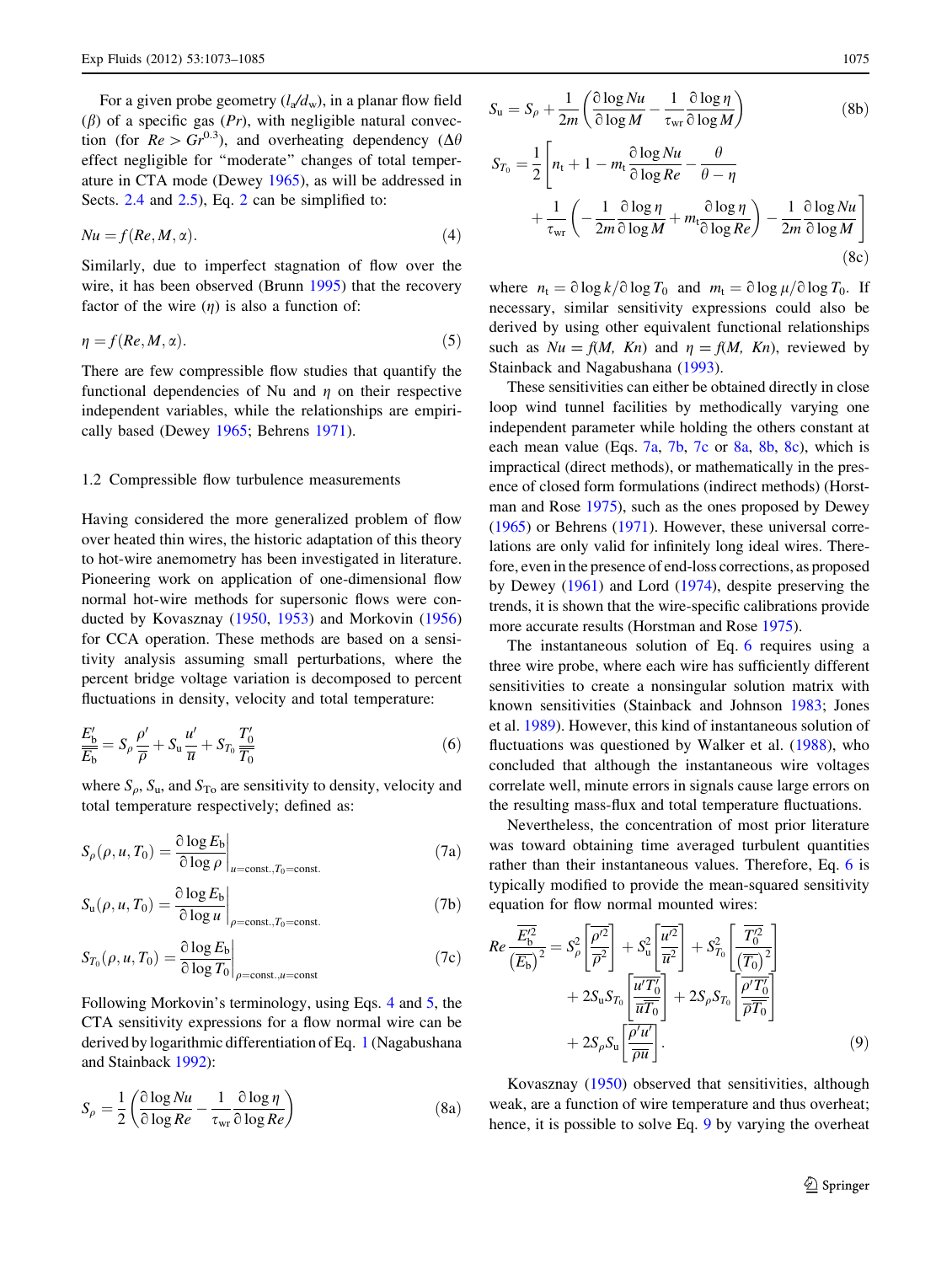<span id="page-3-0"></span>ratio, assuming that statistical flow properties remain constant. More specifically, by means of a single wire with at least six different overheat ratios, using Eq. [9](#page-2-0) with predetermined sensitivities, the six unknowns can be computed,  $\sqrt{\overline{\rho}^2}$ ,  $(\overline{u'^2}/\overline{u}^2)$ ,  $(\overline{T'^2}$ .  $\overline{T_0}^2$ ),  $\overline{(u'T'_0)}$  $\sqrt{\overline{u}\overline{T_0}}$  $(\overline{\rho^\prime T_0^\prime}$  $\sqrt{\overline{\rho}T_0}$  and  $\left(\overline{\rho' u'}/\overline{\rho u}\right)$ . However, in practice, this is almost impossible because even very small errors in obtaining the sensitivities cause an ill conditioning of the matrix (Stainback and Nagabushana [1995\)](#page-12-0).

Alternatively, it has been shown that if the wire normal Mach number component is greater than 1.2, then the heat transfer is independent of the Mach number (Morkovin [1956\)](#page-12-0), therefore  $\partial/\partial M = 0$  in Eqs. [8a](#page-2-0), [8b,](#page-2-0) [8c](#page-2-0), resulting in an equality between the density and velocity sensitivities  $(S_u = S_o)$ . Therefore, Eq. [6](#page-2-0) becomes:

$$
\frac{E'_{\rm b}}{E_{\rm b}} = S_{\rho \rm u} \frac{\rho u'}{\overline{\rho u}} + S_{T_0} \frac{T'_0}{\overline{T_0}}
$$
\n(10)

which is only dependent upon mass-flux and total temperature fluctuations. Through mean squaring of the quantities, the equation can be reformatted to provide:

$$
\frac{\overline{E_{\rm b}^{\prime 2}}}{\left(\overline{E_{\rm b}}\right)^2} = S_{\rho \rm u}^2 \left[ \frac{\left(\rho \mu\right)^{\prime 2}}{\left(\overline{\rho \mu}\right)^2} \right] + S_{T_0}^2 \left[ \frac{\overline{T_0^{\prime 2}}}{\left(\overline{T_0}\right)^2} \right] + 2S_{\rho \rm u} S_{T_0} \left[ \frac{\left(\rho \mu\right)^{\prime} \overline{T_0^{\prime}}}{\left(\overline{\rho \mu}\right) \overline{T_0}} \right]. \tag{11}
$$

By these reduced three unknowns, Kovasznay ([1953\)](#page-11-0) developed the 'fluctuation diagram technique', a graphical method, to solve Eq. 11. Although three different overheat ratios are sufficient to solve this equation, accuracy can be improved by using more overheat levels by rapid scanning. In the face of prior unsuccessful attempts at extending these techniques to CTA operation, Smits et al. ([1983\)](#page-12-0) associate the cause of implementation inadequacy to the decrease in system linearity, stability and frequency response with the reducing overheat. Therefore, CTA is only suitable for high (and single) overheat ratio operations where  $S_{\text{To}}$  is low and  $S_{\text{u}}$  and  $S_{\rho}$  (or  $S_{\rho \text{u}}$ ) are high. Instead, in CTA operation, if total temperature fluctuations are small (e.g., in adiabatic flows) or if the wire is insensitive to such fluctuations [true for  $\theta > 2.5$  (Horstman and Rose [1975](#page-11-0); Mikulla and Horstman [1975\)](#page-12-0)], then the temperature terms in Eqs. [9](#page-2-0) and 11 vanish, greatly simplifying the equations.

However, at compressible subsonic and transonic flow regimes, due to the strong Mach number dependency, the equality between the density and velocity sensitivities vanishes  $(S_u \neq S_o)$ ; thus, the simplification from Eqs. [9](#page-2-0) to 11 is inapplicable. In literature, there exists a large inconsistency regarding the significance of this inequality. For example, some experimental studies (Horstman and Rose [1975;](#page-11-0) Johnson and Rose [1976;](#page-11-0) Rose and McDaid [1977](#page-12-0); Rong et al. [1985](#page-12-0)) indicated that the Mach number effect in these regimes can be negligible if overheating  $\theta > 1.5$  and  $Re > 20$ . Therefore, the density sensitivity is very close to the velocity sensitivity. This is contrasted by Nagabushana and Stainback [\(1992](#page-12-0)), Stainback and Johnson ([1983\)](#page-12-0), Jones et al. [\(1989](#page-11-0)), who clearly state strong Mach number effects, therefore  $S_u \neq S_o$ . In summary, most investigators had to assume  $S_u = S_o$  to obtain the fluctuation information from their respective data sets (Motallebi [1994](#page-12-0)).

If mass flux can be calculated accurately in a flow environment absent of significant total temperature fluctuations (isentropic), then two distinct types of fluctuations are expected: Field of random sound waves that are irrotational (sound mode) and field of incompressible but rotational turbulence (vorticity mode) (Kovasznay [1950](#page-11-0)). For true sound waves, if the turbulence intensity is low, then the contribution of velocity perturbations to Mach number is insignificant. Hence, across the sound wave, the compressibility effects (pressure fluctuations) are of second order, in comparison with velocity (Kovasznay [1950](#page-11-0)). Under these assumptions, the rms density and velocity fluctuations can be estimated analytically from the known rms mass flux:

$$
\frac{\overline{u'^2}}{\overline{u}^2} = \frac{\overline{(\rho u)^2}}{\overline{\rho u}^2} \left[ 1 - 2R_{Tu}(\gamma - 1)M^2 + (\gamma - 1)^2 M^4 \right]^{-1}
$$
 (12a)

$$
\frac{\overline{\rho'^2}}{\overline{\rho}^2} = (\gamma - 1)^2 M^4 \frac{\overline{u'^2}}{\overline{u}^2}
$$
 (12b)

where  $R_{\text{Tu}}$  is shown to be almost constant and equal to -0.8 in many transonic environments (Motallebi [1994](#page-12-0)). A more complete description of  $R_{Tu}$  dependence on flow conditions can be found in Stainback and Johnson [\(1983](#page-12-0)). Furthermore, analogous analytic expressions that include total temperature fluctuations are described in Motallebi [\(1994](#page-12-0)).

Finally, to generalize the discussed methodologies in a planar flow field, a probe with one or more inclined wires must be used. In contrast to normal wires, inclined wires have considerable angular sensitivity, and thus, Eq. [6](#page-2-0) can be modified to include this effect (Motallebi [1994](#page-12-0)):

$$
\frac{E'_{\rm b}}{\overline{E}_{\rm b}} = S_{\rho} \frac{\rho'}{\overline{\rho}} + S_{\rm u} \frac{u'}{\overline{u}} + S_{T_0} \frac{T'_0}{\overline{T_0}} + S_{\alpha} \alpha' \tag{13}
$$

where  $S_{\alpha}$  is the angular sensitivity defined as  $\partial \log E_{\rm b}/\partial \alpha$  or alternatively:

$$
S_{\alpha} = \frac{1}{2} \left( \frac{1}{\tau_{\text{wr}}} \frac{\partial \log \eta}{\partial \alpha} - \frac{\partial \log Nu}{\partial \alpha} \right). \tag{14}
$$

In general, the added complexity due to the introduced angular dependency has encumbered accurate multidimensional measurements using conventional sensitivity analysis techniques, and results are reported to be inferior to that of a normal wire (Motallebi [1994](#page-12-0)).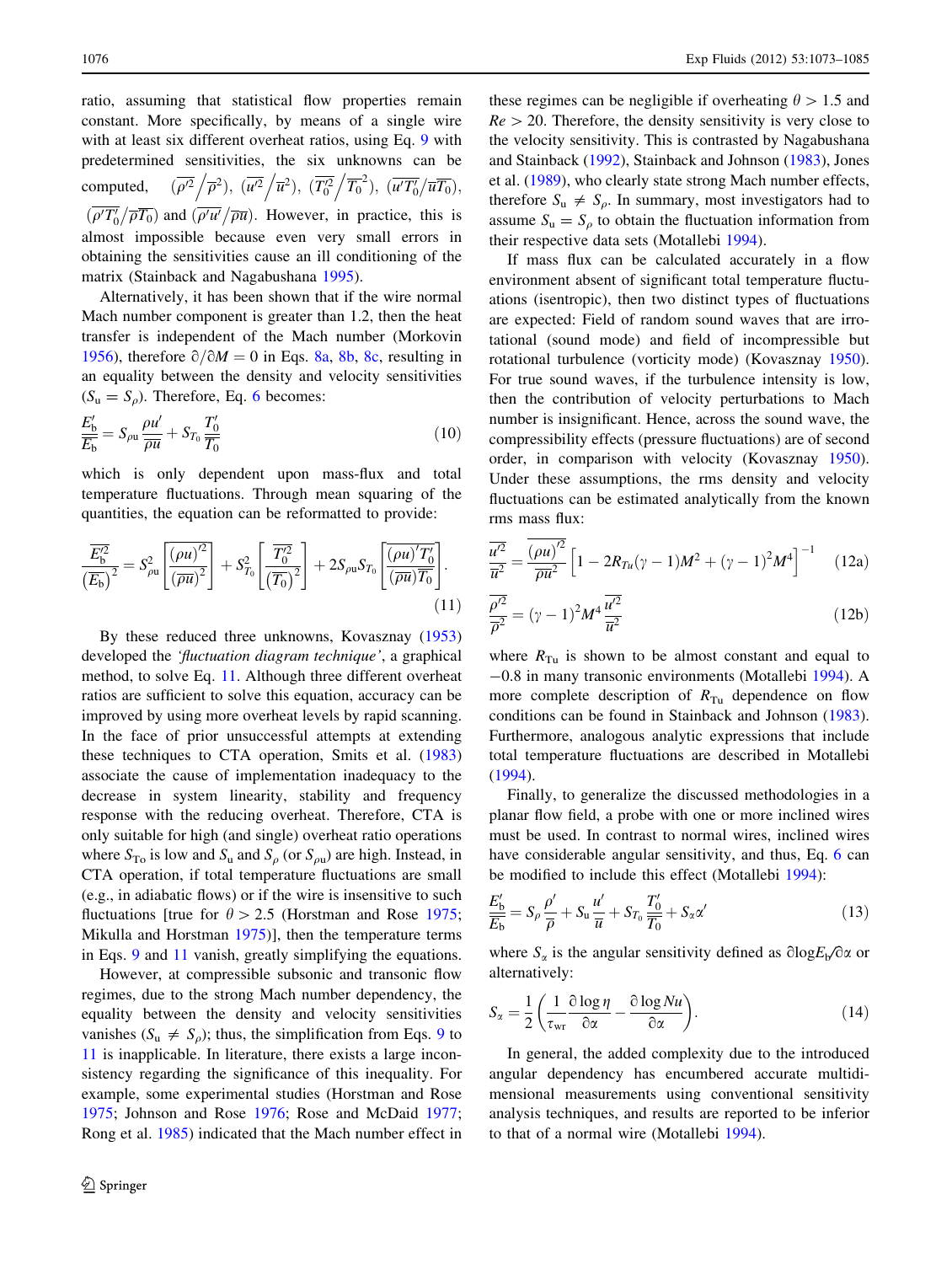## <span id="page-4-0"></span>2 Proposed methodology

The ultimate objective of the current research effort is to extend the basic low-speed cross-hot-wire calibration procedures (voltage-velocity-angle correlations) into the compressible subsonic and transonic flow regimes. This is mainly established through adaptations of normalized nondimensional parameters, which characterize the dependency of Nusselt number on Reynolds and Mach numbers. Universal empirical correlations for infinitely long wires are often used to predict qualitative trends; the present work, however, outlines a method to treat quantitative data by reducing its dependencies. Consequentially, so long as the mean (or if possible instantaneous) total temperature and local mean Mach number are supplied along with the wire voltages, the instantaneous mass flux and flow angle can be obtained via probe-specific calibrations consisting of a single compressibility corrected Nusselt–Reynolds relationship and a directional calibration curve. Although the technique is only verified within the compressible subsonic range  $(0.3 \lt M \lt 0.9)$ , the methodology may also hold true within the transonic regime  $(0.9 < M < 1.2)$  as the functional dependencies are similar.

Among the main contributions of the article, this procedure enables the time accurate calculation of mass flux and flow angle "directly from calibration". This is evident considering the instantaneous wire voltages are evaluated pointby-point on the calibration curves, absent of sensitivity-based analysis (Eq. [6](#page-2-0)). Moreover, if desired, under certain assumptions/conditions, the percent rms fluctuations of density and velocity may be estimated using Eqs. [12a](#page-3-0), [12b](#page-3-0) from the already computed mass flux. In addition, as an addendum to the proposed methodology, sensitivities at local flow conditions can be calculated (Eqs. [8a](#page-2-0), [8b,](#page-2-0) [8c](#page-2-0)) without additional calibration data; and the classical ''sensitivity-based'' fluctuation measurements can be performed to obtain instantaneous velocity and density independently.

## 2.1 Instrumentation

The cross-hot-wire is a probe designed in-house with short prongs, 2.5 and 1 mm in length, which also prevents prong vibrations during high-speed operation (Brunn [1995](#page-11-0)). The angle between the two wires is  $110^{\circ}$ , with a lateral distance on the order of  $0.5$  mm. The wires are  $5$  and  $9 \mu m$  in diameter and made of platinum-coated tungsten, which have an optimum frequency response up to  $\sim 20$ and  $\sim$  70 kHz, respectively, spanning across a total length of about 2.5 mm, with an active length on the order of 1 mm, Fig. 1. The corresponding  $l_{\alpha}/d_{\rm w}$  ratios are acceptable with regard to conduction end loss, frequency response, spatial resolution and strength (Li [2001\)](#page-11-0). Before calibration, the wires are pre-stressed and pre-heated at the



Fig. 1 Schematic of the cross-hot-wire probe

highest expected dynamic pressure and nominal wire temperature, to ensure that no additional strain is imposed that could alter the wire resistances during operation. In the course of this process, the wires are also checked for vibrations, which could generate detrimental strain gauging effects (Stainback and Nagabushana [1993\)](#page-12-0). The anemometer system is a Dantec Streamline 90N10 Frame, which includes a controller circuit and supports up to six 90C10 CTA modules. Each CTA module has its own programmable signal conditioner capable of amplification, offsetting and analog low pass filtering, in this case imposed at 30 kHz. The system is initiated and operated by Dantec StreamWare<sup>®</sup> software. The frequency response is optimized by a square wave test at the highest observed velocity by adjusting the servo loop amplifier gain, filter cutoff and settings of the coils.

From the dimensional analysis for the heat transfer problem over a heated constant temperature wire under convection, the nondimensional parameters simplify to Reynolds number, Nusselt number and the Mach number, as presented in Eq. [4.](#page-2-0) If the flow field static and total pressures, in addition to the total temperature, are known, then it is possible to correlate the voltage across the wire with the fluid properties; even a simple open jet facility can satisfy these requirements. An open jet with contraction ratio of 25, exiting to atmospheric conditions, served as the calibration facility for the cross-hot-wire probe attached to a yawing mechanism. Flow of air is ensured through common 7 bar shop air supplied optionally through an electric air heater upstream. During calibration and verification procedures, exit total and static pressures are measured via pressure taps located prior to the area reduction and connected to a Validyne DP10 differential pressure transducer and a reference pressure transducer, Druck DPI 150 open to atmosphere. The total temperature is measured by two K-type thermocouples located within the nozzle. The acquired data is discretized by a 16bit NI-6251 data acquisition card with a maximum sampling frequency of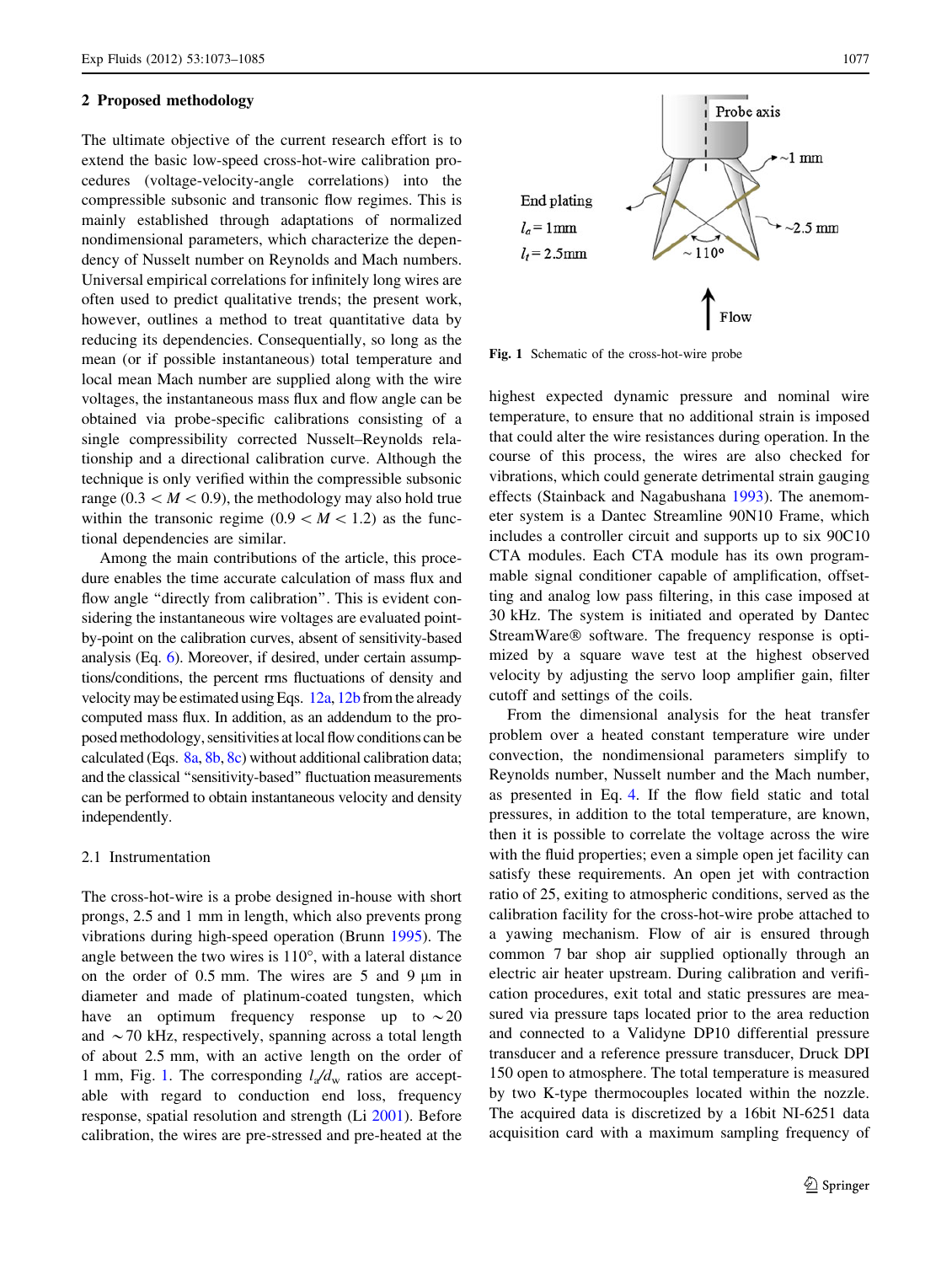<span id="page-5-0"></span>

Fig. 2 Schematic of the calibration facility

1.25 MHz. The facility and the measurement chain are sketched in Fig. 2.

## 2.2 Computation of nondimensional parameters

The Nusselt number is calculated from Eq. [1](#page-1-0), where the convective heat transfer rate  $(q)$  is obtained from the consumed power associated with wire Joule heating. For  $Re > 20$ , the conduction end losses diminish to relatively negligible amounts (Li [2001\)](#page-11-0), in addition to being insignificant for wire-specific calibration procedures and thus:

$$
q = \frac{E_{\rm w}^2}{R_{\rm w}}.\tag{15}
$$

As the output voltage of a hot-wire anemometer is the bridge voltage  $(E_b)$ , the related wire voltage  $(E_w)$  can be computed through the known resistance within the circuitry and the Nusselt number in terms of the bridge voltage can be written as (Nagabushana and Stainback [1992](#page-12-0)):

$$
Nu = \frac{E_{\rm b}^2}{k(T_{\rm w} - \eta T_0)} \left(\frac{R_{\rm w}}{\pi l_{\rm a}(R_{\rm t} + R_{\rm l} + R_{\rm w})^2}\right) \tag{16}
$$

where all resistances are constant for CTA operation. The precise values of those resistances are not strictly required since they only cause a fixed bias shift in the calculated Nusselt Number. In Eq. 16, the recovery factor  $(\eta)$  term is obtained from empirical correlations (Dewey [1965](#page-11-0)) and thermal conductivity is computed using the 0.7 power law (George et al. [1989\)](#page-11-0).

Mach number and static temperature (therefore velocity) are calculated from the isentropic flow relations when total pressure and temperature and the static pressure are known, whereas Reynolds number is calculated from Eq. [3](#page-1-0) with density obtained from the ideal gas relation of free stream static quantities and the dynamic viscosity calculated using Sutherland's relation.

The selection of an appropriate evaluation temperature in computation of thermal conductivity and viscosity may have a significant effect on the respective calibration curve. In low-speed flows, the average conditions can be well represented by the film temperature defined as the average of the wire and total temperatures (George et al. [1989](#page-11-0)). However, in high subsonic and transonic speeds, the boundary layer around the wire becomes thinner and the total temperature itself may better represent the average conditions (Dewey [1965](#page-11-0)); hence, this definition is also implemented in the present study.

## 2.3 Determination of the wire temperature

During the computation of Nusselt number, using Eq. 16, the only remaining unknown is the mean wire temperature, which is merely a constant value in CTA mode. One of the possible ways to determine the wire temperature is using the resistance–temperature law:

$$
\frac{R}{R_{\rm ref}} = 1 + a_0 (T_{\rm w} - T_{\rm ref}) + a_1 (T_{\rm w} - T_{\rm ref})^2.
$$
 (17)

Although commonly employed via an oven, accurate knowledge of the coefficients  $a_0$  and  $a_1$  does not typically exist and the wire temperature computed from this relation may not necessarily be consistent with the imposed Nusselt number defining conditions.

A more precise way of determining the wire temperature is through widespread variation of a least square fitted free parameter (George et al. [1989](#page-11-0); Yasa et al. [2005](#page-12-0)). Considering the negligible Mach number dependency of Nusselt number at low speeds in Eq. [4](#page-2-0), for a given flow angle, the correct wire temperature must collapse a population of Re-Nu data into a single curve. By calculating the Nusselt number for a range of presumed wire temperatures, the best data cloud collapsing value determines the effective wire temperature. Specifically, the level of data scatter is quantified by the  $R^2$  value of a fitted 4th order polynomial, recommended by George, et al. [\(1989](#page-11-0)), Fig. [3](#page-6-0).

To prevent large errors, a priori determined wire temperature, and thus resistance, must be kept constant throughout the calibration and proceeding measurements. This can only be satisfied by keeping the hot resistance, not overheat ratio, constant. Furthermore, to prevent detrimental effects of aging due to oxidation of the wire material, where the wire resistance temperature relationship is amended, the mean wire temperature should be kept below 525 K for platinum-coated tungsten wires (Brunn [1995](#page-11-0)). It has been observed that through consecutive initializations with varying initial ambient temperatures, up to 330 K, and at different operational life spans of the wire, the computed wire temperature remained the same within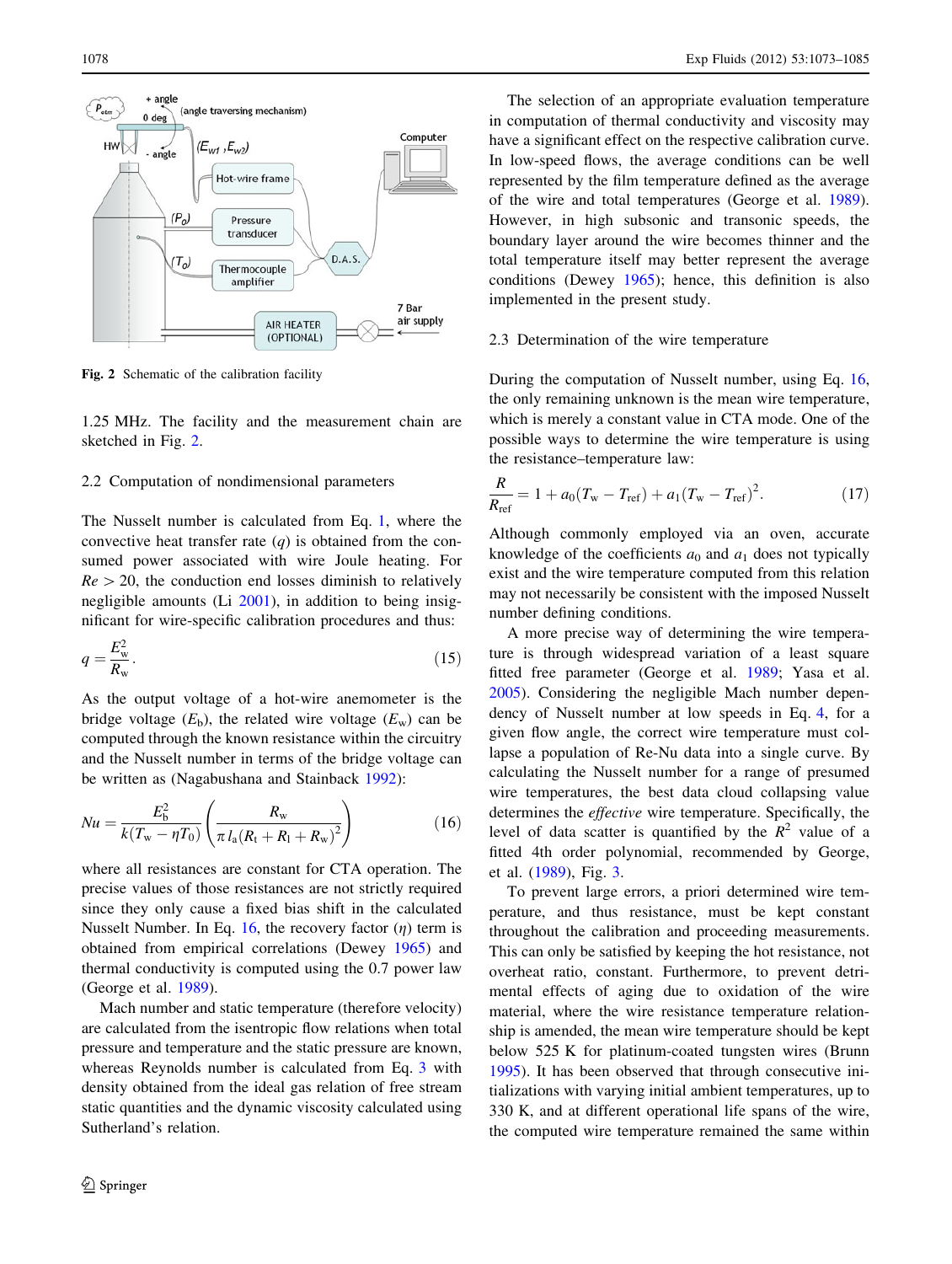<span id="page-6-0"></span>

Fig. 3 Determination of wire temperature by flow condition variation via Re–Nu relationship

2 K. Therefore, although commonly desirable, the need for in situ calibration is eliminated.

# 2.4 Mass-flux calibration

Once the wire temperature is known, the mass-flux calibration at reference angular position (the probe axis, Fig. [1](#page-4-0)) can be performed in the operational velocity range (high subsonic) by recording total pressure and temperature, static pressure and wire voltages, and thus calculating local Nu, Re and M. In an effort to eliminate the Mach number dependency of the measured Nusselt number, Dewey's empirical correlation for flow normal infinitely long wires (Dewey [1965](#page-11-0)) can be partly adapted to compensate for the compressibility effects. By rearranging the terms in Dewey ([1965\)](#page-11-0):

$$
Nu(Re, \infty) = \frac{Nu(Re, M)}{\varphi(Re, M)}
$$
\n(18)

where  $Nu(Re, M)$  is the Nusselt number,  $Nu(Re, \infty)$  is the Mach independent Nusselt number obtained from supersonic flow correlations and  $\varphi(Re, M)$  is the term which quantifies deviation from supersonic relations.  $\varphi$  is given by:

$$
\varphi(Re, M) = 1 + A(M) \left[ 1.834 - 1.634 \left( \frac{Re^{1.109}}{2.765 + Re^{1.109}} \right) \right]
$$

$$
x \left[ 1 + \left( 0.3 - \frac{0.0650}{M^{1.670}} \right) \left( \frac{Re}{4 + Re} \right) \right]
$$
(19a)

$$
A(M) = \frac{0.6039}{M} + 0.5701 \left[ \left( \frac{M^{1.222}}{1 + M^{1.222}} \right)^{1.569} - 1 \right].
$$
 (19b)

By using this correction term  $\varphi$ , the Mach effect on Nusselt number can be diminished, Eq. 18, and thus any real wire heat–momentum transfer relationship can be decoupled from compressibility effects if the local mean Mach number is known. Since 5 % deviation of Mach number merely corresponds to 1 % error in the resultant mass flux, derived from a typical calibration curve (Fig. [4](#page-7-0)), the Mach number fluctuations can be considered insignificant in most measurement environments.

On the other hand, Dewey proposed the empirical correlations for flow normal wires; hence, applicability to slanted wires is ambiguous due to the angular effect. Within the scope of this investigation, since the Mach number is utilized to purely compensate for compressibility effects and the major flow information is propagated by the Reynolds effect, it is concluded that the optimum choice is to use wire normal Reynolds number and flow Mach number in  $\varphi$  factor computation.

As a result, the calibration is conducted for Re versus  $Nu<sub>corr</sub>$ , which is a Mach independent single curve, the validity of which was investigated for  $5$  and  $9 \mu m$  wires, at several fixed overheat ratios and a wide range of free stream total temperatures and velocities. A typical temperature and velocity variant data set is presented in Fig. [4](#page-7-0) (left), where the charted  $Re-Nu$  relationship yields to a scatter of the data, as large as 10 % from the local mean. In contrast, with the Mach corrected Nusselt relation, Fig. [4](#page-7-0) (right), the scatter in the data is eliminated. Consequently, the correction term  $\varphi$  is examined for a broad range  $20 < Re_{\text{dw}} < 200, 0.3 < M < 0.9$ , and a flow total temperature variation driven overheat shift of  $\Delta\theta = 0.3$  at  $\theta > 1.3$ . It is demonstrated that the term eliminates the Mach number dependency, independent of overheating, within  $\pm 0.4\%$ . The resultant calibration curve successfully represents the wire heat transfer characteristics, demonstrating the independence from flow conditions; hence, only a cold calibration is sufficient to establish the wire-specific heat–momentum transfer relation.

During measurements, since this  $\varphi$  factor includes the Reynolds and Mach numbers, despite the Reynolds number being the dependent variable in the calibration curve, an iterative procedure is deemed necessary.

## 2.5 Angular calibration

The angular response of the cross-hot-wires is investigated in the same flow range,  $20 < Re_{\text{dw}} < 200, 0.3 < M < 0.9$ ,  $\Delta\theta = 0.3$  for  $\theta > 1.3$ , with yaw variation of  $-30 <$  $\alpha$  < 30. To deduce the flow angle information from the two recorded wire voltages, the effective Reynolds number, the one that yields to the same Nusselt number if the probe was aligned at the reference position, is calculated for each of the wires using their respective mass-flux calibration curves (Figs. [4,](#page-7-0) [5\)](#page-7-0).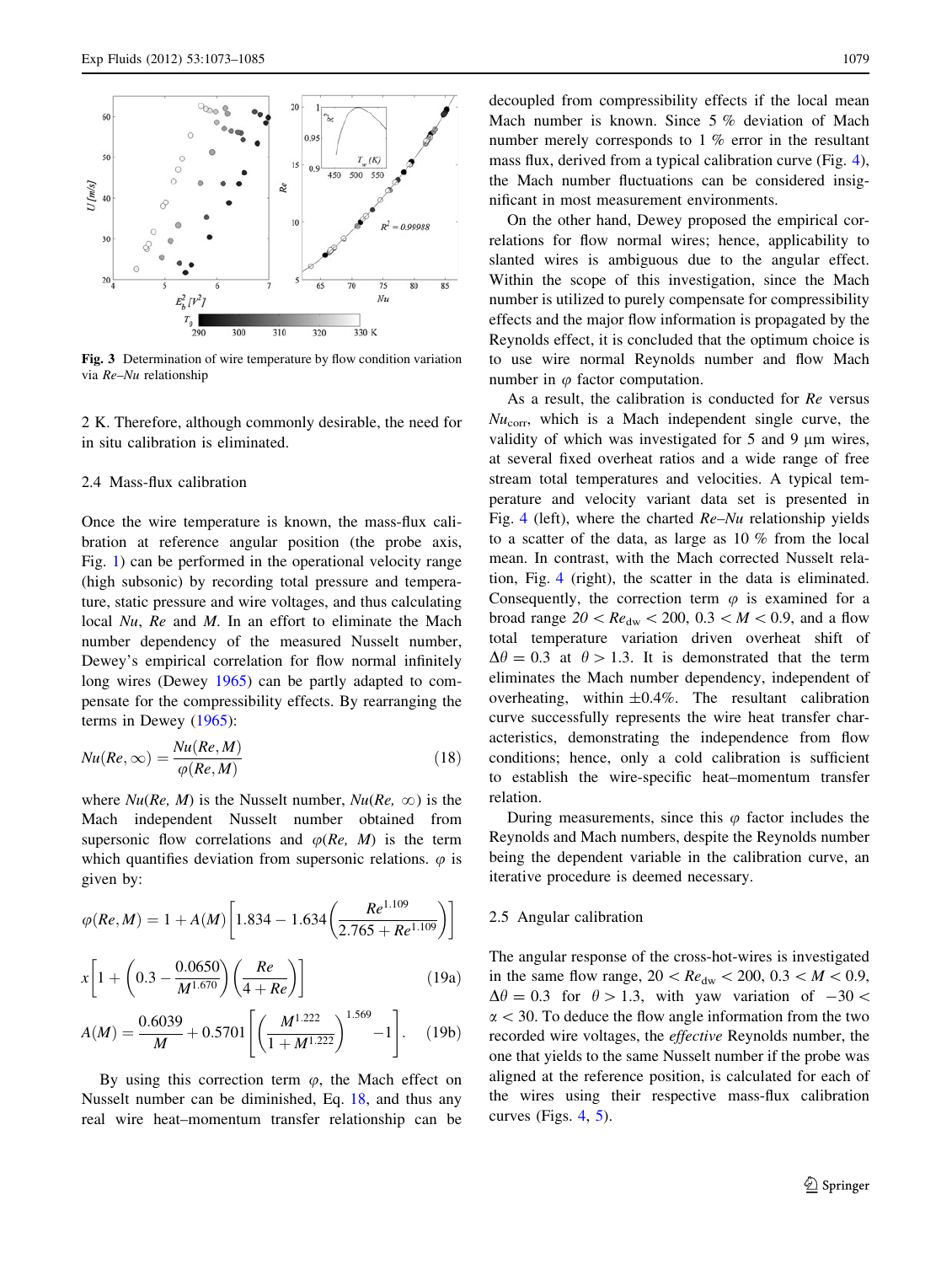<span id="page-7-0"></span>

Fig. 4 Establishing mach number independent Re–Nu relationship



Fig. 5 Effective Reynolds number on each wire at fixed flow angle



Fig. 6 Angular dependency of hot-wire at various Re and Ma

The relation between the actual and effective Reynolds numbers can be represented by a function, which is obtained during the angular calibration, Fig. 6:

$$
Re_{\text{eff}} = Re f(\alpha). \tag{20}
$$

In the most general sense,  $f(x)$  could be a function of Reynolds and Mach numbers. However, as presented in Fig. 6, in the scope of the present investigation, no systematic angular response variation is observed based on Reynolds or Mach dependency, indicated by the single angular calibration curve characterizing the behavior at all flow conditions, in agreement with Motallebi [\(1994](#page-12-0)) and Smits and Muck ([1984\)](#page-12-0). Furthermore, lack of a spread in data for various flow temperatures supports the negligible overheating  $(\theta)$  dependence assumption for moderate changes in  $T_0$ ,  $\sim$  40 K. Thus, a curve fit, in this case a 4th order polynomial, can represent the angular response for all Mach and Reynolds numbers. As a result, during measurements, the two unknowns, Reynolds number and flow angle, can be acquired by the  $2 \times 2$  system of equations constituted of Eq. 20 for each wire, yielding to:

$$
\alpha = F\left(\frac{Re_{\text{eff1}}}{Re_{\text{eff2}}}\right). \tag{21}
$$

By this formulation, the ratio of the effective Reynolds numbers of the two wires directly provides the flow angle, Fig. 6.

It may be worthwhile to note that yawing the probe causes the flow to become more perpendicular to one of the wires; hence, the effective Reynolds number becomes larger than the actual Reynolds number for that wire. At the high extremity of the mass-flux calibration curve, Fig. 4, the greater than actual/real effective Reynolds number can go beyond the limits of the mass-flux calibration curve. Although impractical in high-speed flows, the usual practice in low-speed applications is by constructing the calibration curve up to a velocity, which is sufficiently higher than the maximum expected value. In the present methodology, considering the Mach and Reynolds independence of the angular calibration curve, superficial non-error producing  $Re_{\text{eff}}$ -Nu points are generated outside the range of the original mass-flux calibration at both extremities to satisfy these requirements.

Concisely, the primary benefit of the effective Reynolds approach is the elimination of full multidimensional mappings of combined Mach, Reynolds and angular response. The validity of the angular calibration in Fig. 6 is verified by recovering the calibration data from the fitted solution, which displayed a low level of scatter, the 95 % confidence level within  $\pm 0.4^{\circ}$  and  $\pm 0.6$  % for  $\alpha$  and Re respectively.

#### 2.6 Methodology overview

A brief breakdown of the calibration and experimental data processing methodology can be found in Fig. [7.](#page-8-0) Having determined the wire temperatures initially, by varying the velocity of a cold jet and recording the HW bridge voltages at reference probe position along with flow total pressure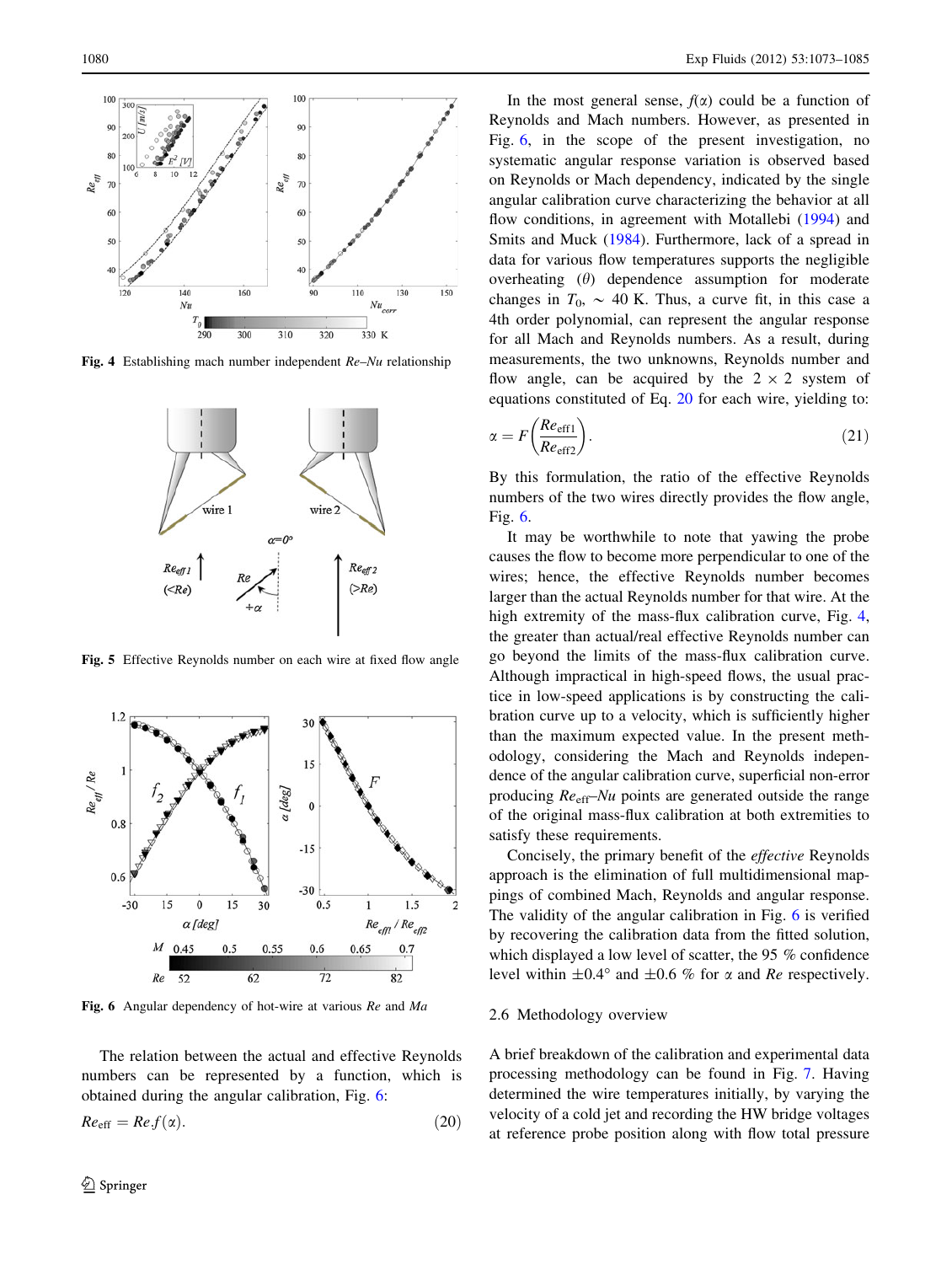<span id="page-8-0"></span>

Fig. 7 Calibration and data processing methodology overview

and temperature in addition to static pressure, the mass-flux calibration can be achieved. To be able to characterize the angular dependency, the same cold jet facility is operated for different hot-wire yaw angles, recording the flow quantities at arbitrary conditions due to the Mach and Reynolds independency of the curves. The obtained calibration maps, characterizing both the mass flux and the angular response of the cross-hot-wire, are universal for the given probe in a sense that validity is independent of surrounding flow total temperature and pressure, static pressure, and consequently local Mach number.

Placing the probe in a measurement environment where entropy (total temperature) fluctuations are not significant, and recording the two hot-wire voltages, in addition to the mean local Mach number and total temperature, using the mass-flux and angular calibrations, the instantaneous planar flow angle and mass flux may be obtained. If desired, as a corollary of the proposed methodology, the instantaneous

density and velocity can be computed in cohesion with the sensitivity analysis, as thoroughly discussed in Chapter 3. Alternatively, for flow conditions where the sound mode is dominant (irrotational flow field), and if the turbulence intensity is low, the instantaneous mass flux and flow angle can be analytically decomposed into rms density and velocity fluctuations via Eqs. [12a,](#page-3-0) [12b](#page-3-0).

In conclusion, the provided methodology presents an accurate, generalized, straightforward pathway for calibrating and processing cross-hot-wire signals under compressible subsonic and transonic conditions, in the absence of added complexities/uncertainties associated with closed loop wind tunnels and direct methods. Although primarily geared toward flows with negligible total temperature fluctuations, the suggested technique can be extended by utilizing a CCA at low overheat, in conjunction with the CTA's, to compensate for high frequency changes in total temperature via substitution into Eq. [16.](#page-5-0)

## 2.6.1 Verification

In an attempt to validate the calibration/processing methodology, a posteriori cross-hot-wire measurements are conducted in the same calibration jet facility with known static quantities, Fig. [2.](#page-5-0) The imposed mean mass flux and angle are compared with the values computed from the post-processing procedures, using the calibration curves as outlined in Fig. 7. Table 1 depicts the low deviation between the imposed and hot-wire calculated quantities and reflects the robustness of the methodology for all operating conditions independent of  $T_0$ ,  $\theta$ ,  $\rho u$ ,  $\alpha$ . The maximum observed discrepancy among the two different sources is found to be  $0.67 \%$ ,  $0.5^{\circ}$  in mean mass flux and yaw angle, respectively.

## 2.7 Uncertainty analysis

Hot-wire measurements are subjected to both random and systematic sources of errors, such as uncertainties associated with HW voltage, total/static pressure ratio, total temperature and calibration curve-fitting errors. The cumulative error can

Table 1 Validation of measurement technique

| $T_0$ | $\theta$ | $\rho u$ (kg/m <sup>2</sup> s) |       | $\alpha$ (°) |          |          |
|-------|----------|--------------------------------|-------|--------------|----------|----------|
|       |          | Jet                            | HW    | $%$ Dif      | Jet      | НW       |
| 292 K | 1.67     | 344.2                          | 341.9 | 0.67         | $\theta$ | $-0.05$  |
| 290 K | 1.68     | 276.9                          | 276.7 | 0.09         | $\Omega$ | $-0.17$  |
| 292 K | 1.67     | 229.1                          | 229.5 | $-0.19$      | $\Omega$ | 0.09     |
| 315 K | 1.55     | 280.5                          | 278.9 | 0.55         | $-20$    | $-19.53$ |
| 289 K | 1.69     | 313.3                          | 313.1 | 0.06         | 20       | 20.43    |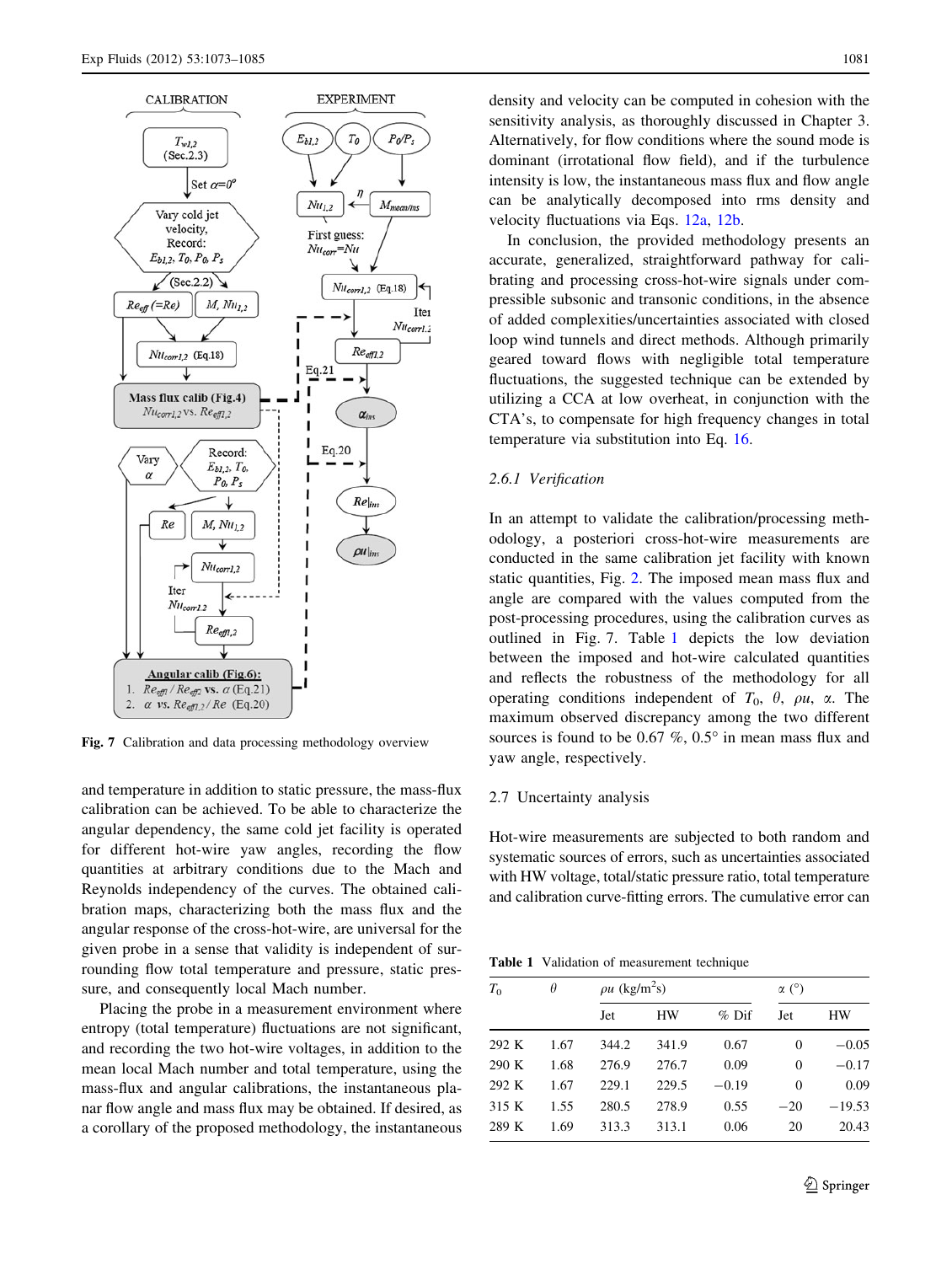<span id="page-9-0"></span>be estimated as the root mean square of the standard deviation quantities:

$$
\Delta Re = \left[ \left( \frac{\partial f_1(\alpha)}{\partial \alpha} \Delta \alpha \right)^2 + \varepsilon_{\text{cfit1}}^2 \right]^{0.5}
$$
\n
$$
\Delta \alpha = \left[ \left( \frac{\partial f_2(Re_{\text{eff1}}/Re_{\text{eff2}})}{\partial (Re_{\text{cm}}/Re_{\text{cm}})} \Delta(Re_{\text{eff1}}/Re_{\text{eff2}}) \right)^2 + \varepsilon_{\text{cfit2}}^2 \right]^{0.5}
$$
\n(22a)

$$
\Delta \alpha = \left[ \left( \frac{\partial f_2 (Re_{\rm eff1}/Re_{\rm eff2})}{\partial (Re_{\rm eff1}/Re_{\rm eff2})} \Delta (Re_{\rm eff1}/Re_{\rm eff2}) \right)^2 + \varepsilon_{\rm crit2}^2 \right]
$$
(22b)

$$
\Delta Re_{\rm eff} = \left[ \left( \frac{\partial f(Nu, M)}{\partial Nu} \Delta Nu \right)^2 + \left( \frac{\partial f(Nu, M)}{\partial M} \Delta M \right)^2 + \epsilon_{\rm crit3}^2 \right]^{0.5}
$$
\n(22c)

where  $\varepsilon_{\text{crit}}$ 's are calibration curve-fitting errors and  $\Delta Nu$ ,  $\Delta M$ ,  $\Delta (Re_{\text{eff1}}/Re_{\text{eff2}})$  are computed from uncertainties of the directly measured quantities,  $\Delta E_{\rm b}$ ,  $\Delta T_0$ ,  $\Delta (P_0/P_s)$ . Similarly, the derivatives are obtained by numerically perturbing the physically measured parameters due to the complexity associated with the direct mathematical formulations. The uncertainties are presented in the 95 % confidence level.

This analysis illustrates that the largest uncertainty contributor is the total temperature measurements where a  $\pm 1$  K uncertainty causes an uncertainty of  $\pm 1.1^\circ$  in yaw angle and  $\pm 2$  % in mass flux. The curve-fitting errors result in an uncertainty of  $\pm 0.8^\circ$  in flow angle and  $\pm 1.2$  % in mass flux. The smallest contribution is generated by uncertainties associated with voltage readings and total/ static pressure measurements (therefore the Mach number) where  $\pm 0.25$  kPa error in pressure and even  $\pm 2$  mV error in voltage (estimated max white noise) cause an uncertainty of  $\pm 0.3^{\circ}$  in yaw angle and  $\pm 0.6$  % in mass flux.

Therefore, combinations of these uncertainties cause a total *absolute* accuracy error of  $\pm 1.4^\circ$  in yaw angle and  $\pm 2.5$  % in mass flux within the 95 % confidence level. These uncertainties can significantly be reduced if total temperature is measured more accurately, for example, the reduction of total temperature error down to  $\pm 0.5$  K results in cumulative yaw angle and mass-flux uncertainties of  $\pm 1.2^{\circ}$  and  $\pm 1.7$  %, respectively. For flow normal wire measurements, mass-flux uncertainty is  $\pm 2$  % for  $\pm 1$  K error and  $\pm 1.3$  % for  $\pm 0.5$  K error.

Uncertainty in turbulent fluctuation quantities, such as mass-flux intensity, can be estimated by assuming that errors diminish for pure fluctuations and the uncertainty is mostly propagated from the drift in the mean value. Therefore, for all nominal mass fluxes, fluctuation intensity uncertainty is in the order of  $\pm 2.56$  % for  $\pm 1$  K total temperature error. Uncertainty in angle fluctuation is negligible since it is not a strong function of the mean quantities, considering the locally linear behavior of the angular response within a mean value change of  $\pm 1.4^{\circ}$ .

#### 3 Extension to sensitivity analysis

## 3.1 Calculation of instantaneous density and velocity

Upon this point, the sensitivity-based data reduction techniques have not been utilized; instead, a mass flux and flow angle calculation method based on direct point-by-point evaluation of wire voltages on the nondimensional calibration curves was proposed. If the independent temporal variation in velocity and density is of interest, the conventional sensitivity analysis can be optionally extended to be used in conjunction with the present calibration scheme. Using the two inclined wires in a flow where  $T_0$  variations result in low percent fluctuations, rearranging Eq. [13](#page-3-0) yields to:

$$
\frac{E'_{\rm b}}{E_{\rm b}} - S_{\alpha} \alpha' = S_{\rho} \frac{\rho'}{\overline{\rho}} + S_{\rm u} \frac{u'}{\overline{u}} \tag{23}
$$

with  $S_{\alpha}$ ,  $S_{\mu}$ ,  $S_{\rho}$  sensitivities computed at a given data point by Eqs. [8a](#page-2-0), [8b,](#page-2-0) [8c](#page-2-0) and [14](#page-3-0) using mass-flux and angular calibrations of Figs. [4](#page-7-0) and [6.](#page-7-0) Furthermore, for two wires with different  $S_{\text{To}}$ , a function of both wire overheat and diameter, if the independent computation of instantaneous mass flux from the each wire, Eq. [20,](#page-7-0) results in the same temporal distribution, then assumption of neglecting  $T_0$ fluctuations is validated (Smits et al. [1983](#page-12-0); Motallebi [1994](#page-12-0)). Considering the prior known instantaneous angle variations, the only remaining unknowns are independent velocity and density perturbation quantities, hence the solution matrix of this  $2 \times 2$  system.

Figure [8](#page-10-0) presents the two raw bridge voltages, in the presence and absence of the angular term. It is clear that the voltages are only correlated with the angular compensation. In the case of cross-hot-wires, since the angular sensitivity affects the two wires in opposite senses (close to and further away from wire normal flow direction), this compensation is demonstrated to be imperative.

## 3.2 Wire sensitivity analysis

One of the challenges in utilizing sensitivity methods is acquiring a nonsingular solution matrix, a function of the wire-to-wire  $S_o/S_u$  variation. At several overheat ratios ( $\theta$ ranging from 1.42 to 1.70), the mass-flux-calibration-based sensitivities are calculated for  $9\mu$  wires under different flow conditions, Table [2](#page-10-0). Despite large changes in overheating parameter, the resulting change in density–velocity sensitivity ratio is limited to 8 %; therefore, it is difficult to make the solution matrix (Eq. 23) well conditioned by solely varying overheat ratio.

On the other hand, considering  $Kn$  dependency of heat transfer, another possibility is utilizing two wires of different diameter (Jones et al. [1989\)](#page-11-0) to ensure larger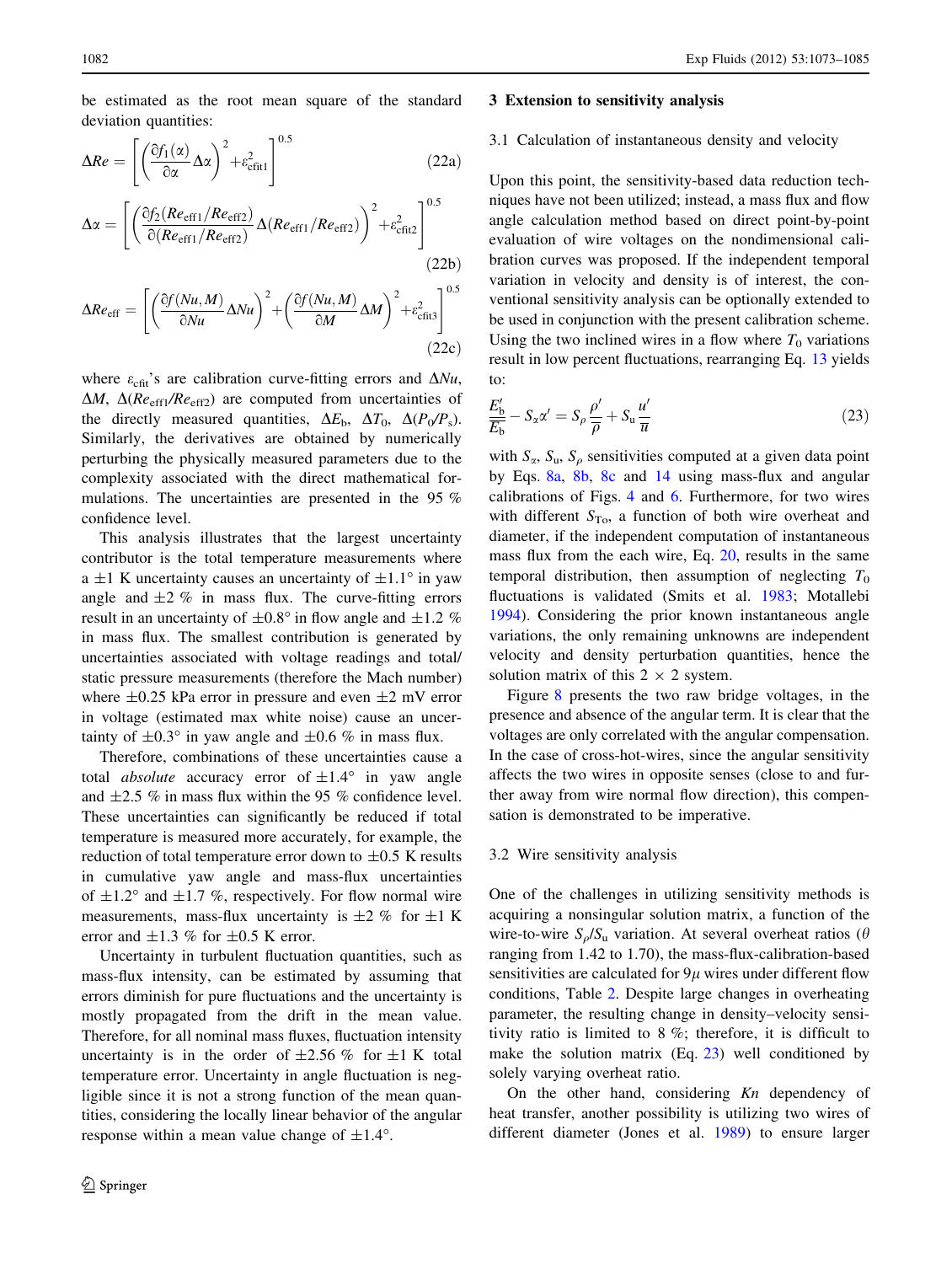<span id="page-10-0"></span>

Fig. 8 Angular compensation in sensitivity analysis

Table 2 Wire sensitivities at various flow conditions

|                                                | $\theta$ |       | $S_o$ $S_u$ $S_{\text{To}}$ |                     | $S_o/S_{\rm u}$ |
|------------------------------------------------|----------|-------|-----------------------------|---------------------|-----------------|
| $M = 0.70$ , $Re = 140$ 1.42 0.280 0.234 -1.10 |          |       |                             |                     | 1.197           |
|                                                | 1.53     | 0.268 |                             | $0.210 -0.77$       | 1.276           |
|                                                | 1.70     | 0.277 | $0.215 -0.60$               |                     | 1.288           |
| $M = 0.55$ , $Re = 110$ 1.42                   |          | 0.285 |                             | $0.210 -1.15$ 1.357 |                 |
|                                                | 1.53     |       | $0.276$ $0.194$ $-0.84$     |                     | 1.423           |
|                                                | 1.70     | 0.280 |                             | $0.200 -0.58$       | 1.400           |

variations within the system matrix. Figure 9 depicts the  $S_{\rho}$ ,  $S_{\mu}$  variation at a range flow conditions, with a cross-hotwire formed of  $5$  and  $9 \mu m$  diameter wires, indicating a wire-to-wire change in  $S_{\rho}/S_u$  up to 20 %. This effect of divergence from matrix singularity is further amplified in the vicinity of  $M = 0.6$ , reasonable considering that the heat transfer is Mach independent at very low subsonic and above transonic conditions, forcing a constant  $S_{\alpha}/S_{\mu}$  ratio of 1. Additionally, Fig. 9 results are found to be in agreement with Nagabushana and Stainback [\(1992](#page-12-0)).

# 3.3 Experimental verification of the separation procedure

In an attempt to decouple instantaneous velocity and density fluctuations in free stream flow conditions, tests are conducted within the core of a free jet, as well as downstream of a 20 blade rotating flow perturbator (typical in turbomachinery applications), both at  $M = 0.7$  and  $Re_{9 \mu m} = 125$ . For the latter case, the typical bridge voltage power spectra encountered during measurements can be found in Fig. 10, indicating the high frequency response of the probe, limited by the analog filter at 30 kHz, with distinct peaks at once per revolution, blade passing and its harmonics.

Figure 11a depicts the directly computed distribution of  $(\rho u)'$  and  $\alpha'$  along with sensitivity calculated  $\rho'$ ,  $u'$ ,  $\rho' u'$ for the measurements conducted at the exit of a jet core. The mass-flux intensity and  $\alpha'_{rms}$  are 0.63 % and 0.56°,



Fig. 9 Sensitivity to velocity and density at various flow conditions



Fig. 10 Typical bridge voltage power spectra



Fig. 11 Typical perturbation—Core of a free Jet (a), downstream of a flow perturbator (b)

respectively, and there exists a high degree of correlation among instantaneous mass-flux, velocity and angle fluctuations. Moreover, the instantaneous mass-flux fluctuations calculated from the two different methods, directly from calibration  $(\rho u)'$  and sensitivity-based  $\rho' u'$ , display a high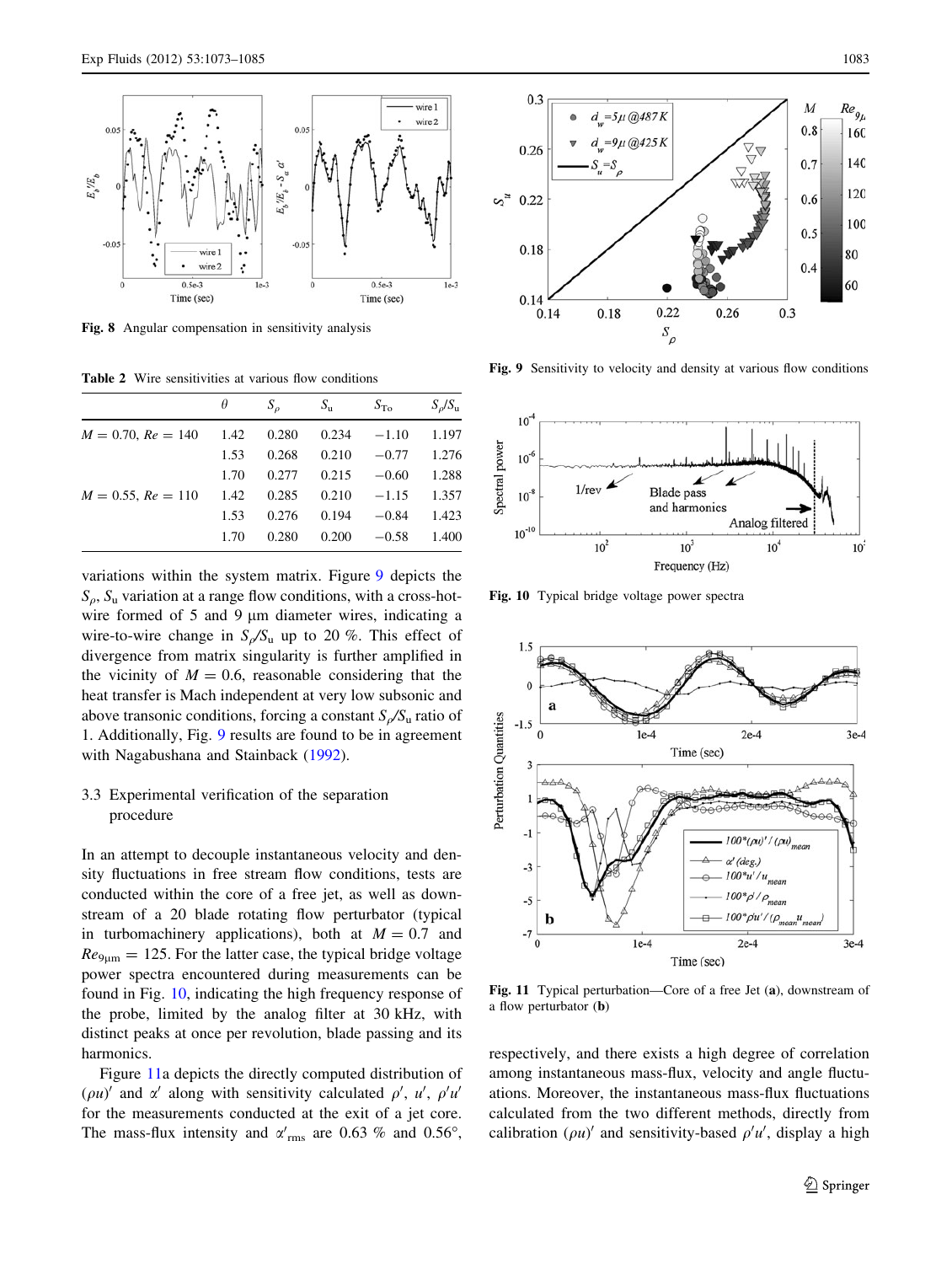<span id="page-11-0"></span>degree of quantitative correlation. In addition, comparing the analytic decomposition of velocity and density rms quantities, Eqs. [12a,](#page-3-0) [12b,](#page-3-0) with the sensitivity decoupled values, Eq. [23](#page-9-0), the results reveal large similarity,  $u_{\text{nrms}} = 0.61 \%$ , 0.72 %  $\rho_{\text{nrms}} = 0.14 \%$ , 0.13 %, respectively, in part validating both the proposed technique and instantaneous density–velocity decoupling. This is encouraging considering the sound mode (the principal assumption of Eqs. [12a,](#page-3-0) [12b\)](#page-3-0) is expected to be the dominant turbulence feature in this type of flow environment.

In the case of measurements conducted downstream of the rotating perturbator application, Fig. [11b](#page-10-0), it is clear that the two instantaneous mass-flux fluctuations, calculated based on direct and sensitivity analysis methods, still prove to provide similar behaviors. Interestingly, the density fluctuations,  $\rho'$ , seem to correlate moderately well with mass-flux variations. This could be due to the perturbator generated variations in static pressure sweeping the location of the probe in the circumferential direction, yielding a flow more prone to streamwise compression. On the other hand, velocity perturbations,  $u'$ , indicate a similarity in trend with flow angle,  $\alpha'$ , typical behind rotating perturbators, conceivably an indication of perturbator driven rotational vorticity field. Quantifying the data in terms of averaged perturbation quantities, the computed mass-flux intensity and  $\alpha_{\rm rms}$  are 1.52 % and 2.53°. The analytic and sensitivity analysis based computations of rms velocity and density provide  $u_{\text{nrms}} = 1.35$ , 1.31 % and  $\rho_{\text{nrms}} = 0.25$ , 1.36 % respectively. Although the  $u_{\text{nrms}}$  quantities relate reasonably well, the rms density perturbations seem highly inconsistent. This may be an artifact of the dominant vorticity mode present downstream of the flow perturbator; the analytical solution of  $u_{\text{nrms}}$  and  $\rho_{\text{nrms}}$ , Eqs. [12a,](#page-3-0) [12b](#page-3-0), is valid for true sound waves, in the absence of rotational turbulent structures (Kovasznay 1950), possibly violated in this circumstance.

## 4 Conclusions

A novel, practical, and accurate procedure is developed for conducting high-speed cross-hot-wire calibration and data reduction, combining wire-specific data with trends observed for infinitely long wires. Through nondimensionalization of the physical parameters in the form of Nusselt, Reynolds and Mach numbers, and via compressibility normalization by which the Mach independency is established, the mass-flux calibration yields to a well-collapsed single curve. It has been demonstrated that calibrations obtained in a cold jet (e.g.,  $T_0 = 290$  K) are valid at measurement environments where the temperature is elevated (e.g.,  $T_0 = 335$  K). Angular response of the probe is investigated by means of effective Reynolds number concept, and it has shown that a single angular calibration curve represents the behavior at all flow conditions. The calibration and measurements are validated for  $20 < Re_{\text{dw}} < 200, 0.3 < M < 0.9, -30\degree < \alpha < 30\degree$  and  $\Delta\theta = 0.3$  at  $\theta > 1.3$ . Moreover, due to the similarity of functional relationships, the technique is expected to maintain its validity within the transonic regime  $(0.9 < M < 1.2)$ .

Alternatively, the calibration methodology can also be used to obtain the wire sensitivities in a reliable, practical manner. Using the instantaneous angle information obtained from the proposed methodology, instantaneous density and velocity fluctuations may be independently computed.

In conclusion, the new data reduction methodology offers a high-speed calibration scheme over a wide range of Reynolds and Mach numbers with an effort equivalent to that of a cross-hot-wire calibration under isothermal lowspeed flows. As nondimensional parameters and widely accepted correlations are used, there is no need for closed loop wind tunnels, which vary each flow variable independently. Moreover, as the procedure is based on general heat transfer law, applicability could be extended to CCA and CVA provided that the wire temperature resistance law is well quantified.

#### References

- Behrens W (1971) Total temperature thermocouple probe based on recovery temperature of circular cylinder. Int J Heat Mass Transf 14(10):1621–1630
- Brunn HH (1995) Hot-wire anemometry: principles and signal analysis. Oxford University Press, New York
- Dewey CF (1961) Hot-wire measurements in low Reynolds number hypersonic flows. ARS J 28(12):1709–1718
- Dewey CF (1965) A correlation of convective heat transfer and recovery temperature data for cylinders in compressible flow. Int J Heat Mass Transf 8(2):245–252
- George WK, Beuther PD, Shabbir A (1989) Polynomial calibrations for hot-wires in thermally varying flows. Exp Thermal Fluid Sci 2(2):230–235
- Horstman CC, Rose WC (1975) Hot-wire anemometry in transonic flow. NASA-TM-X-62495
- Johnson DA, Rose WC (1976) Turbulence measurements in a transonic boundary layer and free shear flow using laser velocimetry and hot-wire anemometry techniques. AIAA-76- 0399
- Jones GS, Stainback PC, Harris CD, Brooks CW, Clukey CB (1989) Flow quality measurements for the langley 8-foot transonic pressure tunnel LFC experiment. AIAA-89-0150
- Kegerise MA, Spina EF (2000) A comparative study of constantvoltage and constant-temperature hot-wire anemometers. Exp Fluids 29(2):154–177
- Kovasznay LS (1950) Hot-wire anemometer in supersonic flow. J Aeronaut Sci 17(9):565–572, 584
- Kovasznay LS (1953) Turbulence in Supersonic Flow. J Aeronaut Sci 20(10):657–674, 682
- Li JD (2001) An investigation on the length to diameter ratio of hot wire filament in turbulence measurements. In: 14th Australasian fluid mechanics conference
- Lord RG (1974) Hot-wire probe end-loss corrections in low density flows. J Phys E: Sci Instrum 7(1):56–60